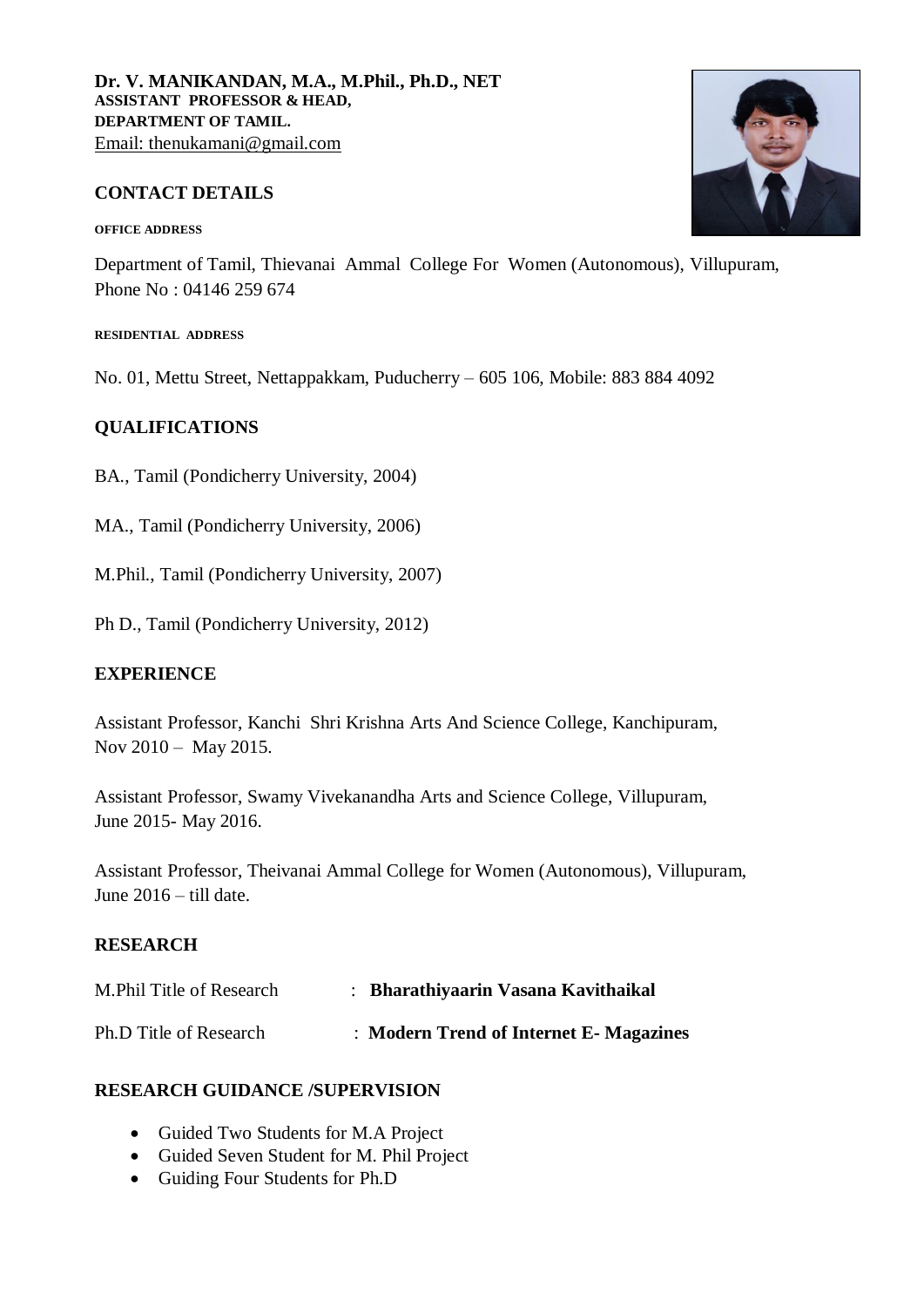# **RESEARCH GUIDANCE – Ph.D**

|                | R.Gomathi (FT)   | Thiruvalluvar<br>University | 2018 | SankaIlakkiyangkalil Vuvama<br><b>Urupukal</b>       |
|----------------|------------------|-----------------------------|------|------------------------------------------------------|
| $\overline{2}$ | D.Santhiya (FT)  | Thiruvalluvar<br>University | 2018 | SankaIlakiya Panuvalkalil<br>NaveenaIlakiya Pokkukal |
| 3              | R.Subashini (FT) | Thiruvalluvar<br>University | 2019 | S.Ramikirishnan<br><b>Naavalkal</b>                  |
| $\overline{4}$ | A.Ammu (FT)      | Thiruvalluvar<br>University | 2019 | Vizhuppuram Maavatta<br>Thalith Ezhuththalarkal      |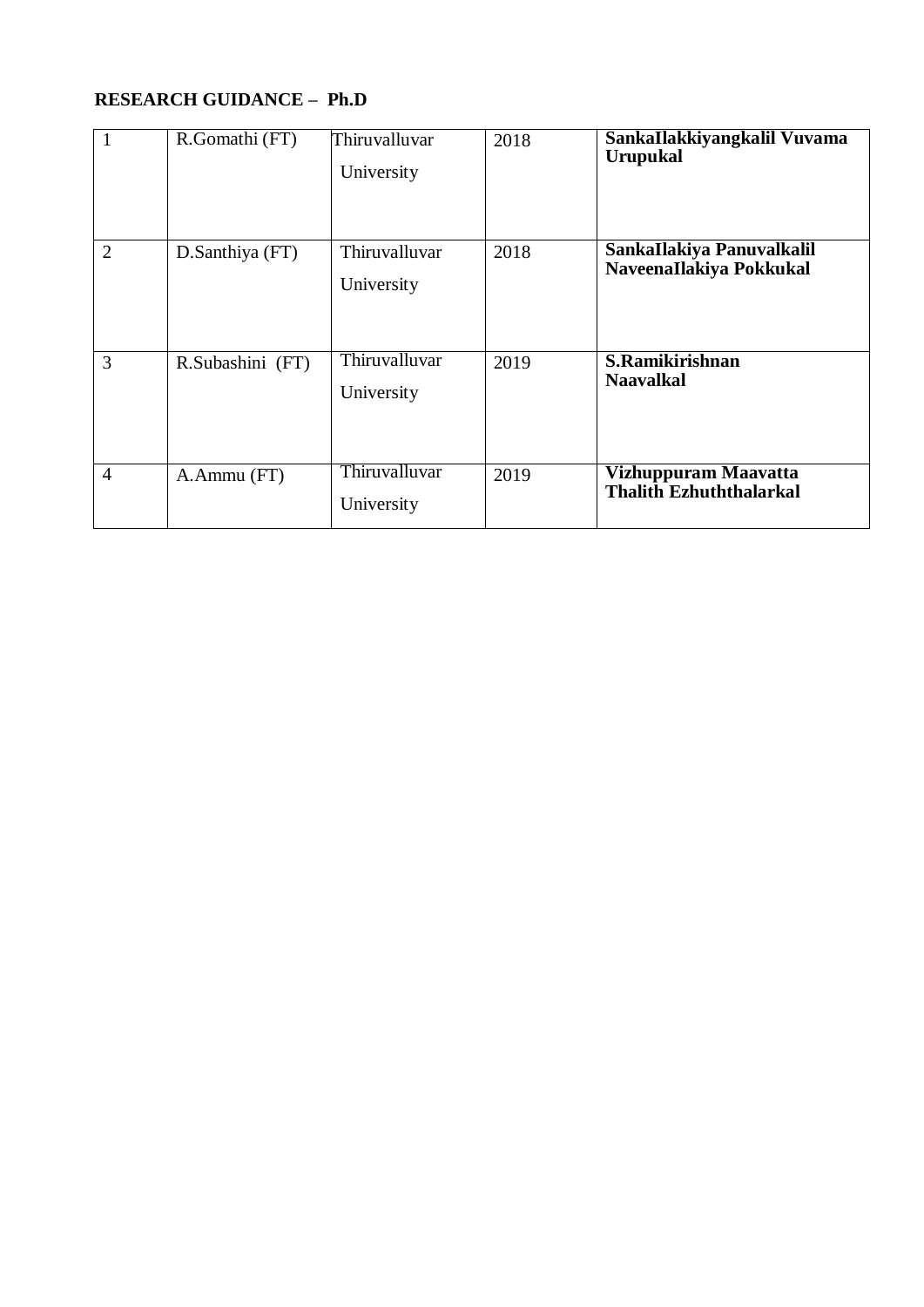# **RESEARCH GUIDANCE** –**M.Phil**

| Sl.No.       | <b>Name</b> | $V$ iva $-$<br>Award | <b>Title</b>                                               |
|--------------|-------------|----------------------|------------------------------------------------------------|
| $\mathbf{1}$ | Vani        | <b>July 2017</b>     | Senriyu Kavithaikalin Amaippu Maraikal                     |
| 2            | Suganya     | <b>July 2017</b>     | Kannikoyil Rajavin Padaippulakam                           |
| 3            | Angamma     | <b>July 2017</b>     | Va, Na. Kiritharanun Naalavkalil Pulam Peyarnthor<br>Nilai |
| 4            | Gomathi     | <b>July 2017</b>     | Pathivuka IIthazhin Naveena IlakiyaPokkukal                |
| 5            | Devika      | <b>July 2017</b>     | Minnmini Ethazin Pangkalippukal                            |
| 6            | Thangam     | <b>July 2018</b>     | Viluppuram Maavatta Nattuppura Kathaikal                   |
| 7            | Sasikala    | July 2019            | Sanka Ilakkiththil Marutha Thinai Paadalkal                |
| 8            | R.Rajeswari | Doing                | Senriyu Kavithaiyin Padaippakka Uththikal                  |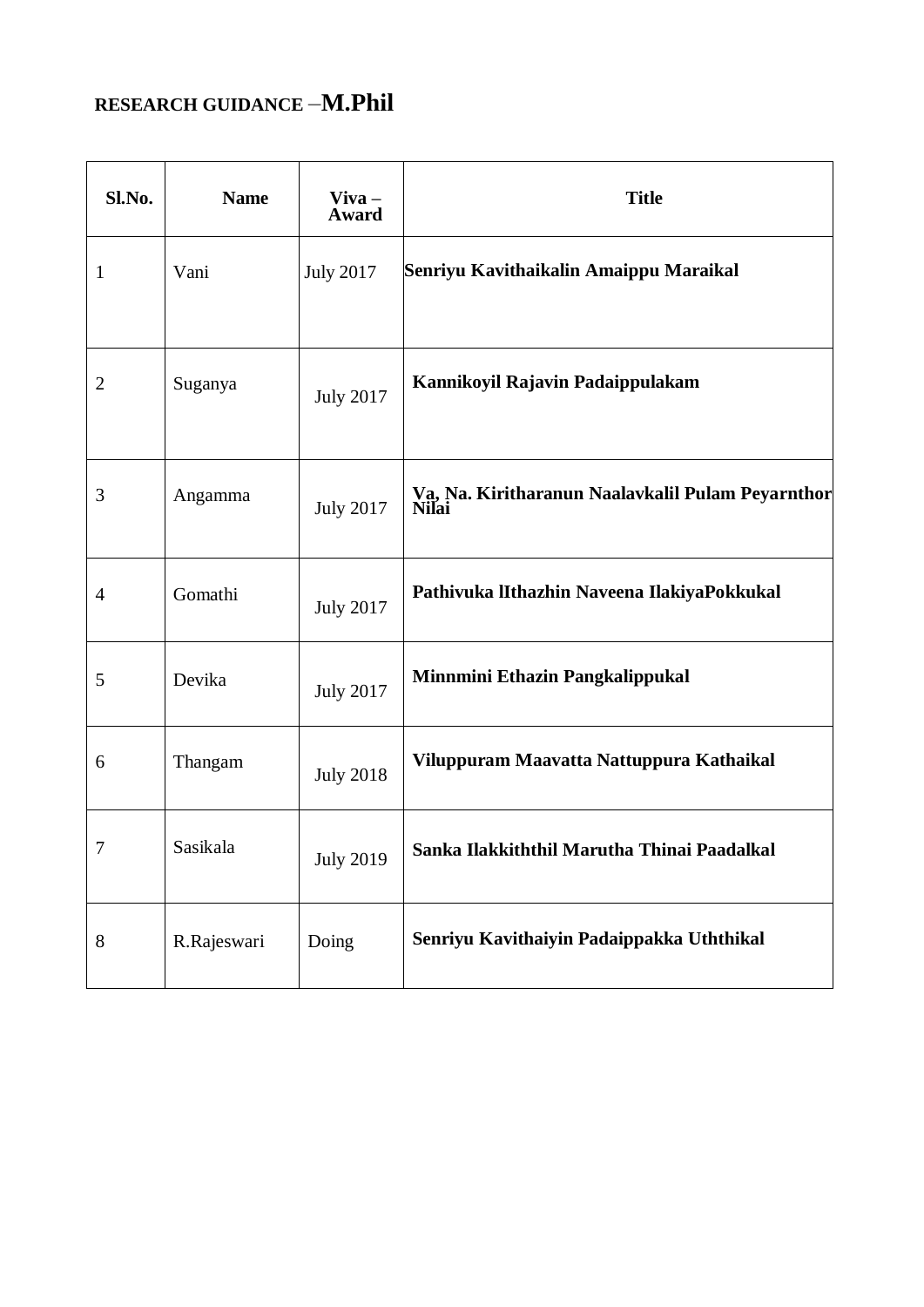#### **AREA OF SPECIALIZATION**

Modern Literature, Creative Literature, Religious Literature, Diaspora Literature and Internet Tamil

# **WORKSHOP PARTICIPATION**

- Participated in 'Seven Day National Web Workshop on Tholkappiyam', Dept of Tamil, Kerala University, Thiruvanathapuram, 2020.
- Participated in 'International Online Workshop on Research Approaches', Dept of Tamil, Pondicherry Institute of Linguistics & Culture, Pondicherry,2020.

# **PUBLICATIONS**

- 1. **Senriyu Kavithaikal**, Pathivukal (ISSN 1481 2991) (UGC Care Journal), V.Manikandan , 2019.
- 2. **Senriyu kavithaikalin Ulladakkangkal**, Pathivukal (ISSN 1481 2991) (UGC Care Journal), V.Manikandan , 2019
- 3. **Inaiyaththamizh Ithazhkalil Padaippakka Thokkuppu Muyarchikal**, Pathivukal (ISSN 1481 – 2991) (UGC Care Journal), V.Manikandan , 2019.
- 4. **Senriyu kavithaikalinThanithanmaikal**, Vallamai (ISSN: 2348 5531) (UGC Care Journal), V.Manikandan , 2017.
- 5. **Pathitru Paththil Thonmangkal**, Vallamai (ISSN: 2348 5531) (UGC Care Journal), V.Manikandan , 2017.
- 6. **PuthtthakaVaasippuSila Puraithalkal**, Vallamai (ISSN: 2348 5531) (UGC Care Journal), V.Manikandan , 2017.
- 7. **Inaiyaththamizh Ithazhkalil Padaippakka Thokkuppu Muyarchikal-1**, Pathivukal (ISSN 1481 – 2991) (UGC Care Journal), V.Manikandan , 2019.
- 8. **Inaiyaththamizh Ithazhkalil Padaippakka Thokkuppu Muyarchikal-2**, Pathivukal (ISSN 1481 – 2991) (UGC Care Journal), V.Manikandan , 2019.
- 9. **Inaiyaththamizh Ithazhkalil Padaippakka Thokkuppu Muyarchikal** 1vallamai (ISSN: 2348 – 5531) (UGC Care Journal), V.Manikandan , 2017.
- 10. **Inyaththamizh Ithazhkalil Padaippakka Thokkuppu Muyarchikal** -2 Vallamai (ISSN: 2348 – 5531) (UGC Care Journal), V.Manikandan , 2017.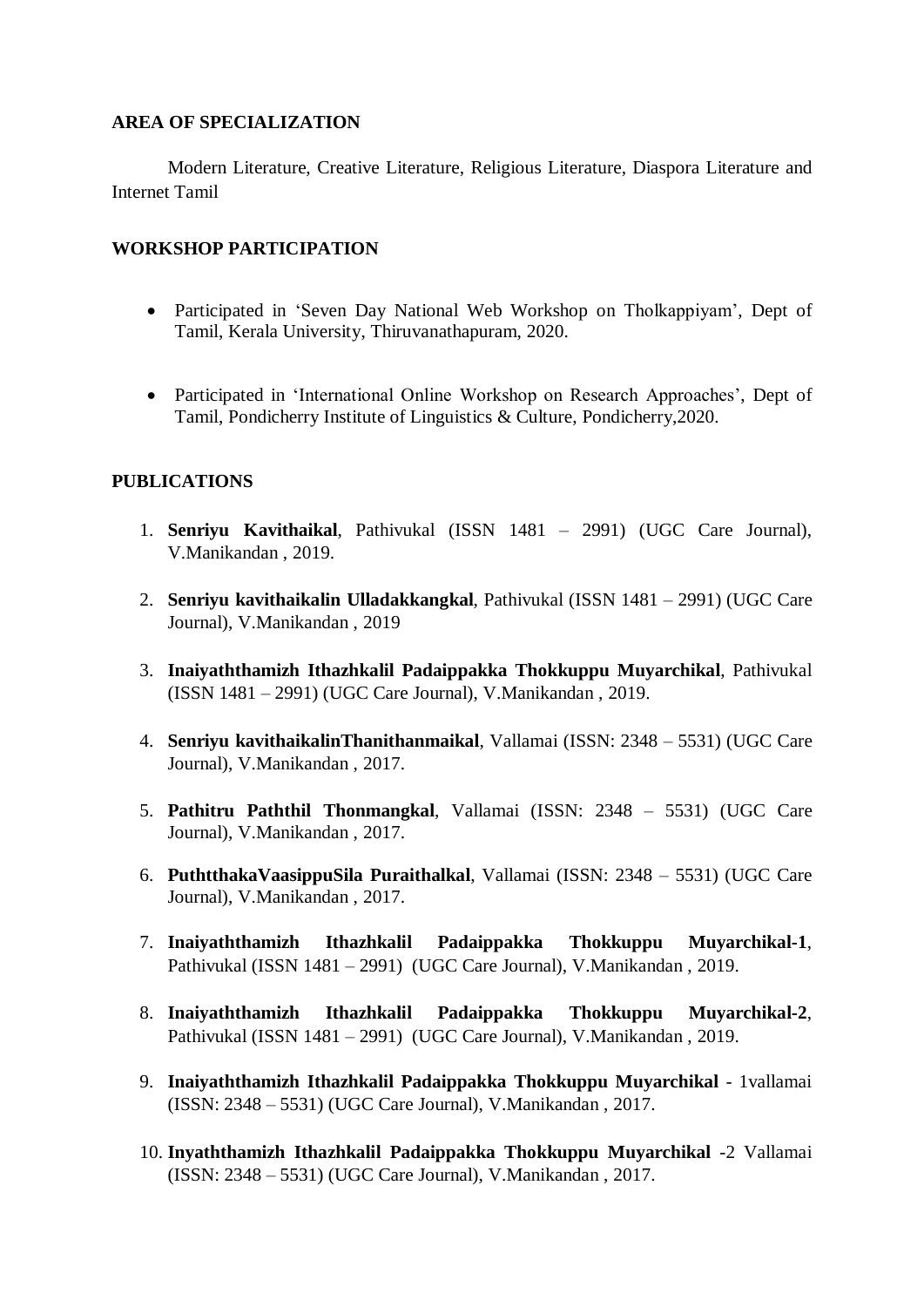- 11. **Inaiyaththamizh Ithazhkalil PakthiIlakiya Pokkukal,**  TamizhMozhiMattumIlakkiyaPanpaattuAhayvithazh (E-ISSN -2581-7140) (UGC Care Journal, V.Manikandan, 2021.
- 12. **Senriyu Kavithalkalin Thaniththanmaikal**, V. Manikandan, Thaamizhalvu Panmuka Nokku, Madras University, 2007.
- 13. **Bharathiyaar Kavithaikalil Ariviyal Sinthanaikal**, V.Manikandan, Bharat Hi-125,Pondicherry University, 2007.
- 14. **Sangam Literature**, Drạvidan Univerşity, V.Manikandan, 2008.
- 15. **Thamizhi Senriyu Kavithalikalil Kankal**, Thamizh iLakkiyangkalil Kankal, 2012.
- 16. **Bharathlyar Kavithalgalil Ahriviyal Sinthanaigal**, Tamilnadu Arasin Ariviyal Tamil Manram, Ariviýal Tamil, Volume No.01, 2008.
- 17. **Inalyathil Tamil**,Vasavi College ,Palthurai paarvai yilInraya Tamil, Volume No :01, 2008.
- 18. **Inalyathil Tamil Ithazhkal**, Krishna College, Kanchipuram,Ativiyal Tamil,Volume No :01, 2008.
- 19. **Inalyathil Tamil Ithazhkalin Niraikalum Kuraikalum**, Krishna College, Kanchipuram, Ativiyal Tamil,Volume No :01, 2008.
- 20. **Feminist Thought In Ambaiyin Kattil OruMaan**, Dravidian University. Current Trends in Dravidian Short Stories, Volume - 1, 2008.
- 21. **Inalya Tamilin Niralgalum Kuraigalum,**Valar Tamil AhaivuManram, Valar Tamil Ahaivu Manaram, Volume - 1, 2008.
- 22. **Islamlya Inaiaya thalangal -Oar Arimugangal**, Islamiya Tamil Llakiya Kazhagam, Vol Ume 1, 2008.
- 23. **Inaiyathala Kavithaigalin Manithaneyam**, V.Manikandan, Theivanai Ammal Magalir Kalloori, Llakkiyangalin Manithaneyam, 2011.
- 24. **Inaiyathil Tamil,** v.Manikandan, Tamil Llakkiyamum Nadaimurai Vaazhaikaiyum, Volume -1, 2012.
- 25. **Sentriyu Kavithaigalil Vaazhviyal Vizhumiyangal**, V.Manikandan, Tamil Llakiyangal L Manithá Vizhumiyangal, Volume - 1, 2012.
- 26. **Inaiya Tamil Ithazhgal**, V.Manikandan, Tamil Ilyakiya Valarchikku Ethazikalin Pangu, Võlume - 1, 2012.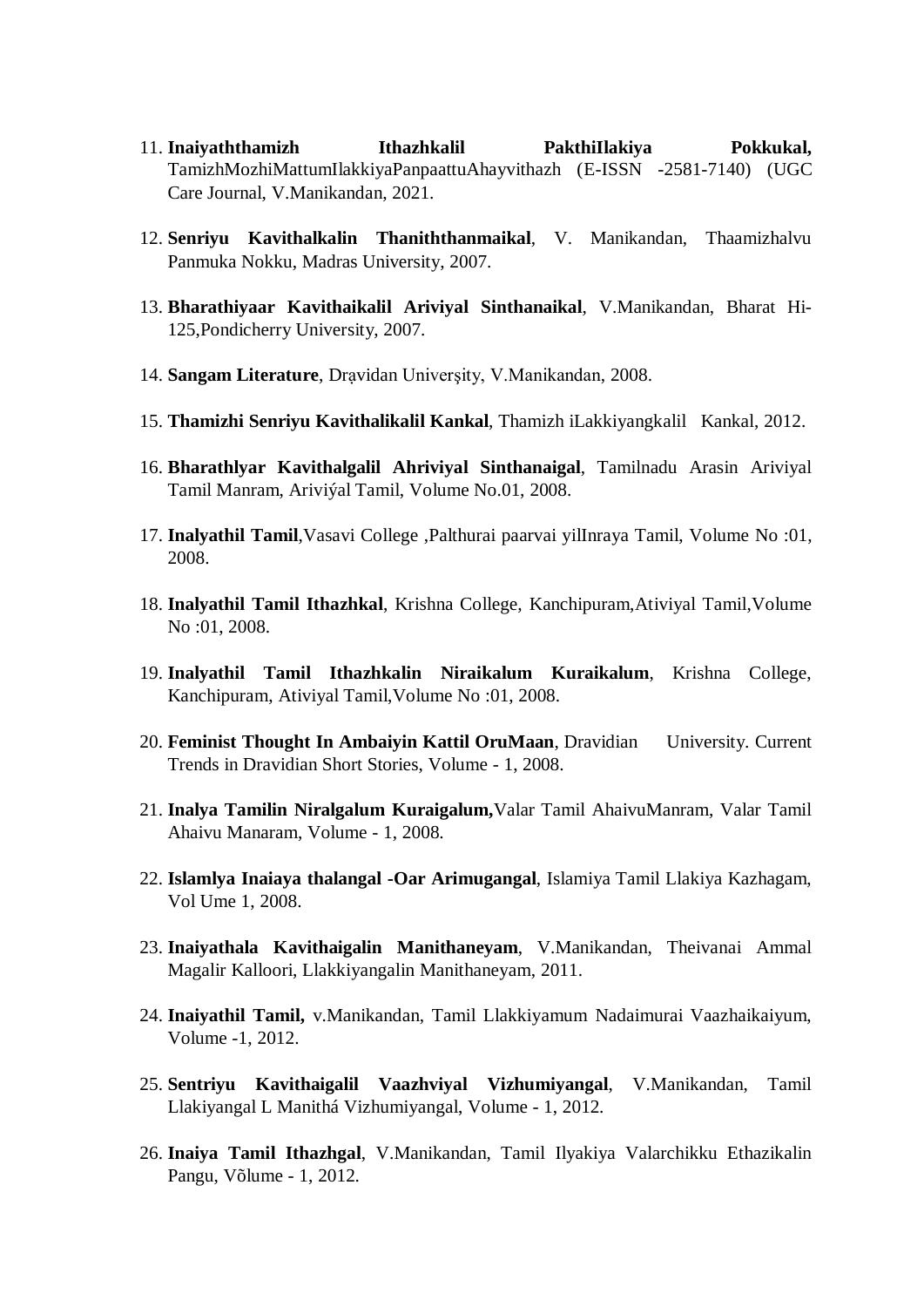- 27. **Oppaivu Nokkil Aathichudi – Pudhiya Aathichudi,**V.Manikandan, AraillakiyangaliI Vvaiviyal Vizhumiyangal, Volume 1, 2013.
- 28. **Sentrivu Kavithaigalil Uravumuraigal**, V.Manikandan, Tamil Llakiyangalil UravumUraigal, Volume 1, 2012.
- 29. **Sentrivu Kavithalin Ulladakkangal**, V.Manikandan, Tamil Llakiyangalil Bhakthi Neri volume 1, 2014.
- 30. **Kannadasan Padalgalin MozhiNadai, Kavinjar Kannadasan Padalkal – Panmuga Parvai,**V.Manikandan, Volume- 1, 2014.
- 31. **Vaal Padalgalin MozhiNadai, Kavingar Vaalipadalkal- Panmuga Parvai,**V.Manikandan, Volume 1, 2014.
- 32. **Inaiyath Thamizh,** Thinnai, V.Manikandan , 2015.
- 33. **Inaiyaththamizh Ithazhkalin Niraikalum Kuraikalum,** Thinnaiv.Manikandan, 2015.

#### **SCHOLARLY OWN BOOK PUBLISHED**

- 1. Manikandan.V. (2005) **Mamathayaanai***,* Sengodi Pathippagam, Pondicherry.
- 2. Manikandan.V. (2011) **Kadavullin Kadaisi Kavithai**,Vanitha Pathippagam, Chennai.
- 3. Manikandan.V. (2012) **Senriyu kavithaiyin ThotramValarchi,**Thenuka Pathippagam, Pondicherry.
- 4. Manikandan.V. (2019) ,**Inaiyam : Inaiyaththamizh: Inaiyaththamizh Ithazhkal, (Funded By Pondycherry Government Art And Culture Department)** Thenuka Pathippagam , Pondicherry.

#### **SCHOLARLY EDITED BOOK PUBLISHED**

- 1. Manikandan.V. (2014), **Kannadasan Padalkal Panmukapparvai**, Excellent Publishers, Kanchipuram
- 2. Manikandan.V. (2014), **Thirukural Panmukaparvai**, Excellent Publishers, Kanchipuram.
- 3. Manikandan.V. (2014),**Vaali Padalkal Panmukap parvai**, Excellent Publishers, Kanchipuram.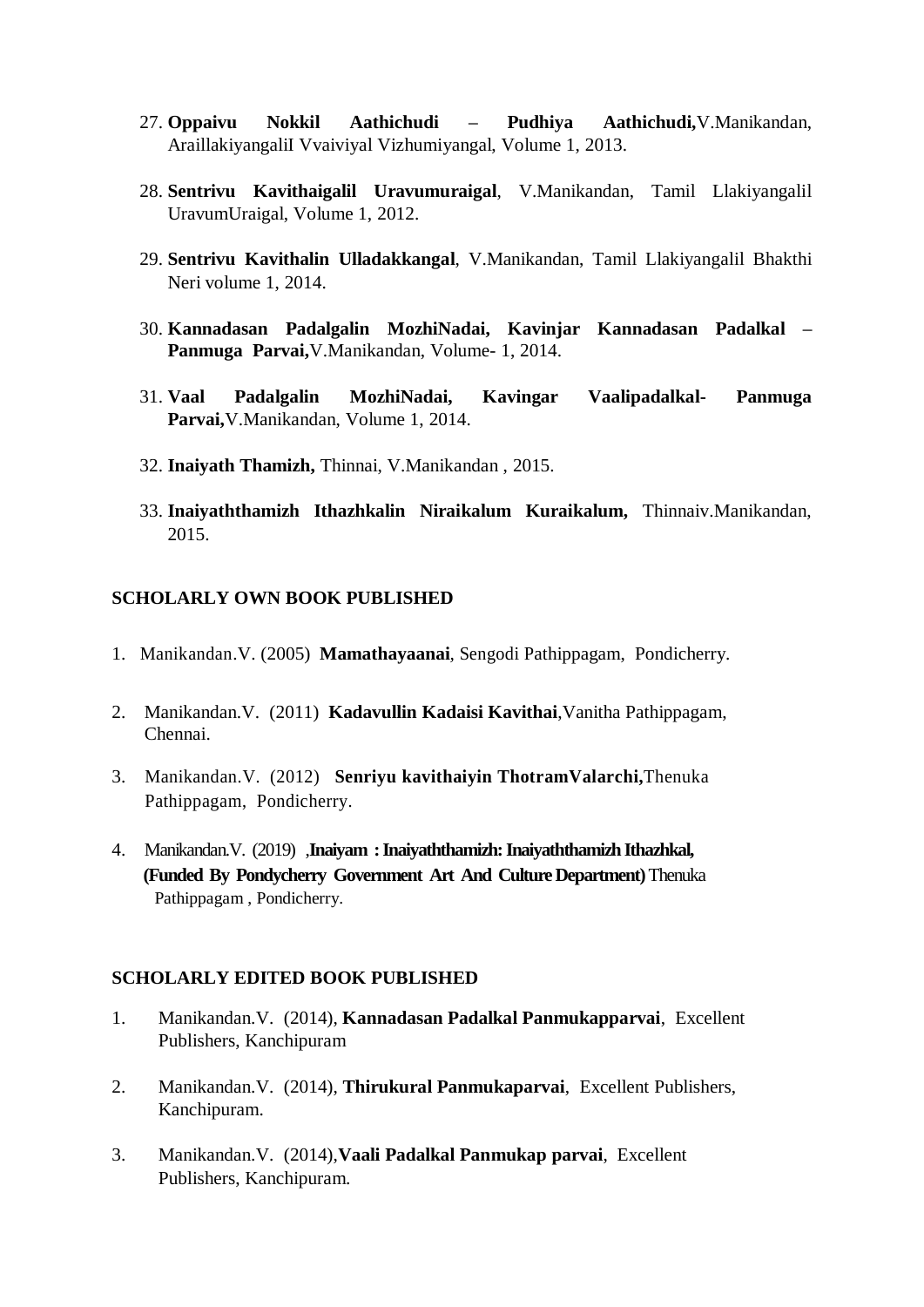### **EVENTS ORGAINIZED**

- 1. **Coordinator of Rotaract Club Opening Ceremony** at Theivanai Ammal College for Women – 2016.
- 2. **Coordinator of Rotaract Club Opening Ceremony** at Theivanai Ammal College for Women – 2017.
- 3. **Coordinator of Rotaract Club Opening Ceremony** at Theivanai Ammal College for Women – 2018.
- 4. **Coordinator of Rotaract Club Opening Ceremony** at Theivanai Ammal College for Women – 2019.
- 5. **Coordination Member of Thirukkural Art And Literature Competitions** Conducted Thiruvalluvar University District Wise - 2019.
- 6. **Co – Coordinator of the National Seminar** on Tamil Ilakiyathil Pen Padaippalargal,  $TACW - 2016.$
- 7. **Co – Coordinator of the National Seminar** on Ilakiyangal Kaatum Samooga Vizhumiyangal, TACW – 2017.
- 8. **Co – Coordinator of the National Seminar** on Tamil Bhakthi Ilakiyanagal, TACW 2018
- 9. **Co – Coordinator of the National Seminar** on Tamil Ilakiyanaglil Panpaatu Pathivugal,  $TACW - 2019$
- 10. **Coordinator of the National Seminar** on Penniya Kotpaatu Nookil Tamil Ilakiyanagal, TACW - 2021
- 11. **Coordinator of theNational Webinar** on Sanga Ilakiyathil Thoziyin Pathirapadaippu, TACW - 2020
- 12. **Coordinator of the National Webinar** on Tamil Ilakana Valarchi, TACW 2020

#### **AWARDS & RECOGNITIONS**

Tamizh Sakthi Viruthu (2012) (Thamizh Sakthi Manram,Karaikudi)

Minmini Haiku Viruthu (2012) (Minmini Haiku Ithazh, Chennai)